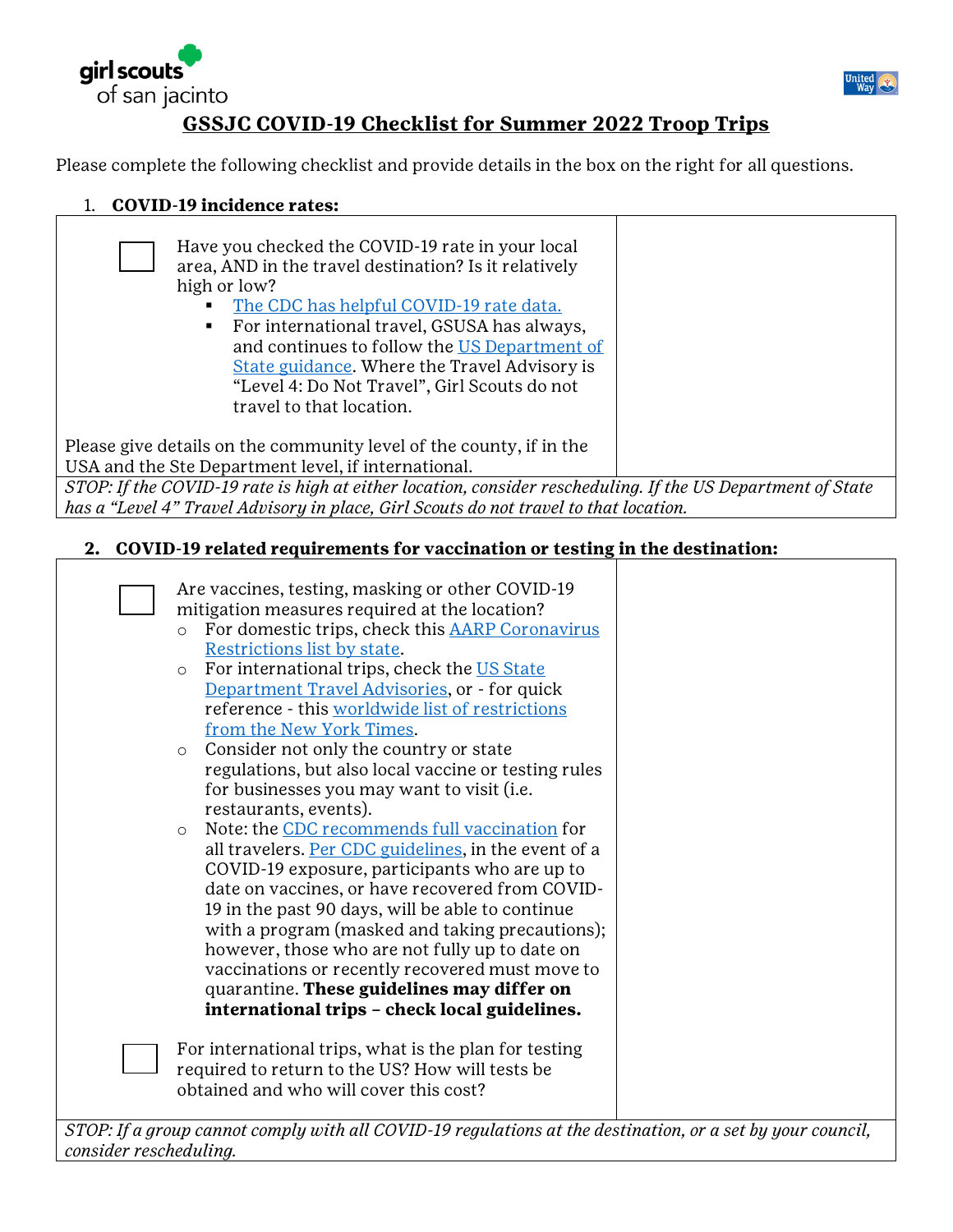## **3. Financial considerations:**

| What is the deadline for final payments to be<br>made, and have you worked with vendors to<br>push payment deadlines as far out as possible?                                                                                                                 |  |
|--------------------------------------------------------------------------------------------------------------------------------------------------------------------------------------------------------------------------------------------------------------|--|
| What is the cancellation policy of the<br>hotel/accommodation? Best to find 24/hour<br>cancellation policy locations, when possible.                                                                                                                         |  |
| Is the airline offering full refunds or just<br>changeable tickets? Can the troop afford to<br>purchase refundable tickets?                                                                                                                                  |  |
| Do all travelers understand the financial<br>implications if the entire trip is postponed or<br>cancelled at the last minute, or if an individual<br>participant(s) must cancel at the last minute?<br>Exactly how much money would each person<br>lose?     |  |
| If a participant must leave the trip early due to an<br>exposure and necessary quarantine, will any of<br>the activities be refundable? Has this been<br>communicated to parent/guardians?                                                                   |  |
| What is the plan for accommodations/hotel if any<br>members of the group have to isolate for illness<br>or quarantine during the trip, or after the<br>planned last day of the trip? How will this be paid<br>for, if needed? (see #5 for more information). |  |
| STOP: If a group is not able to make a viable plan for these financial risks, consider rescheduling.                                                                                                                                                         |  |

# **4. Activity considerations and trip logistics:**

|                                                                                                                          | Is the trip primarily outdoor or indoor?                                                                                                |  |
|--------------------------------------------------------------------------------------------------------------------------|-----------------------------------------------------------------------------------------------------------------------------------------|--|
|                                                                                                                          | Is it possible to socially-distance from those<br>outside the group, or will the group be visiting<br>mostly crowded, indoor locations? |  |
|                                                                                                                          | What are the sleeping, transportation, and eating<br>arrangements?                                                                      |  |
| STOP: If a trip does not meet any particular requirements set by your council for these areas, consider<br>rescheduling. |                                                                                                                                         |  |